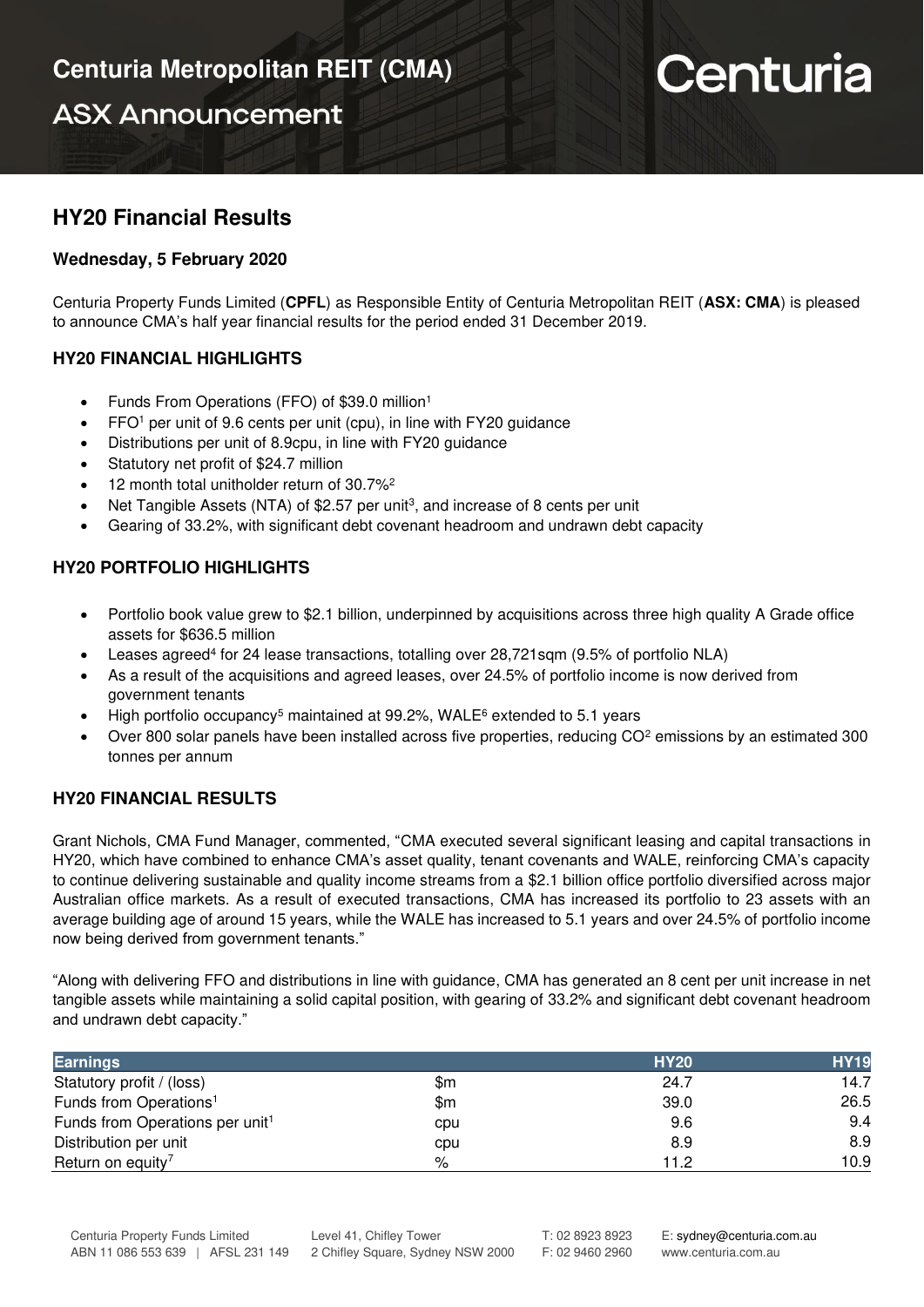# Centuria

## **ASX Announcement**

| <b>Balance sheet</b> |     | <b>HY20</b> |        |
|----------------------|-----|-------------|--------|
| <b>Total Assets</b>  | \$m | 2,144.3     | .429.4 |
| NTA per unit $3$     |     | 2.57        | 2.49   |
| Gearing <sup>8</sup> | %   | 33.2        | 34.2   |

Statutory net profit for HY20 was \$24.7m, with Funds from Operations<sup>1</sup> of \$39.0 million or 9.6 cpu, and distributions of 8.9 cpu. Both FFO and distributions were in line with FY20 guidance provided. Like for like portfolio revaluations of \$37.9 million contributed to NTA<sup>3</sup> of \$2.57 per unit, an 8 cent per unit increase from FY19, adding to return on equity of 11.2%.

During HY20 CMA further diversified its debt book with four new debt tranches to the four major Australian banks contributing to acquisition funding. Weighted average debt maturity remained broadly unchanged at 3.8 years whilst maintaining a competitive all in debt cost of approximately 2.3%<sup>9</sup> . CMA. CMA's solid capital base and diversified debt profile continues to provide CMA with flexibility to consider further growth opportunities.

### **PROPERTY PORTFOLIO**

| <b>Portfolio Snapshot</b>               |              | <b>HY20</b> | <b>FY19</b> |
|-----------------------------------------|--------------|-------------|-------------|
| Number of assets                        |              | 23          | 20          |
| Book value                              | \$m          | 2,063       | 1,400       |
| <b>WACR</b>                             | %            | 5.92        | 6.22        |
| Occupancy by area                       | %            | 99.2        | 98.4        |
| WALE by gross income                    | years        | 5.1         | 3.9         |
| Leases agreed by area                   | sam          | 28,72       | 21,758      |
| Average NABERS energy rating (by value) | <b>Stars</b> | 4.7         | 4.5         |
| Average building age (by value)         | vears        | 14.9        | 15.9        |

CMA completed 24 lease transactions, with leases agreed<sup>4</sup> for 28,721sqm, representing 9.5% of portfolio NLA during HY20. High occupancy<sup>5</sup> of 99.2% was maintained with the portfolio WALE<sup>6</sup> extending from 3.9 to 5.1 years. CMA continues to enhance and actively manage its portfolio with more than 60% of lease expiries at or beyond FY24, an average building age by value lowering to 14.9 years and average NABERS energy rating of 4.7 Stars.

Notable leasing transactions include:

- 144 Stirling Street, Perth WA (10,875sqm): A new ten year lease has been agreed with the WA Government (Western Australia Police), which has expanded its tenancy across the entire building (excluding the café). Building occupancy retained at 100.0%, WALE increased to 9.0 years (30 June 2019 2.0 years)
- 203 Pacific Highway, St Leonards NSW (3,528sqm): Verizon have renewed their tenancy for a five-year term. Building occupancy remains at 99.6%, WALE increased to 5.2 years (30 June 2019 4.3 years)
- 555 Coronation Drive, Toowong QLD (1,963sqm): The portfolio's largest vacancy as at 30 June 2019 has been leased, with Data #3 leasing the 1,963 sqm suite for an eight year term. The building has now been repositioned with building occupancy increasing to 100.0% (30 June 2019 60.7%) and the WALE increasing to 5.6 years (30 June 2019 3.2 years)

CMA continues to focus on establishing sustainability initiatives with 856 solar panels installed across five portfolio assets. The program is estimated to reduce annual  $CO<sup>2</sup>$  emissions by approximately 300 tonnes, the equivalent of removing approximately 170 cars from the road. CMA continues to assess other opportunities to implement further solar initiatives across the portfolio.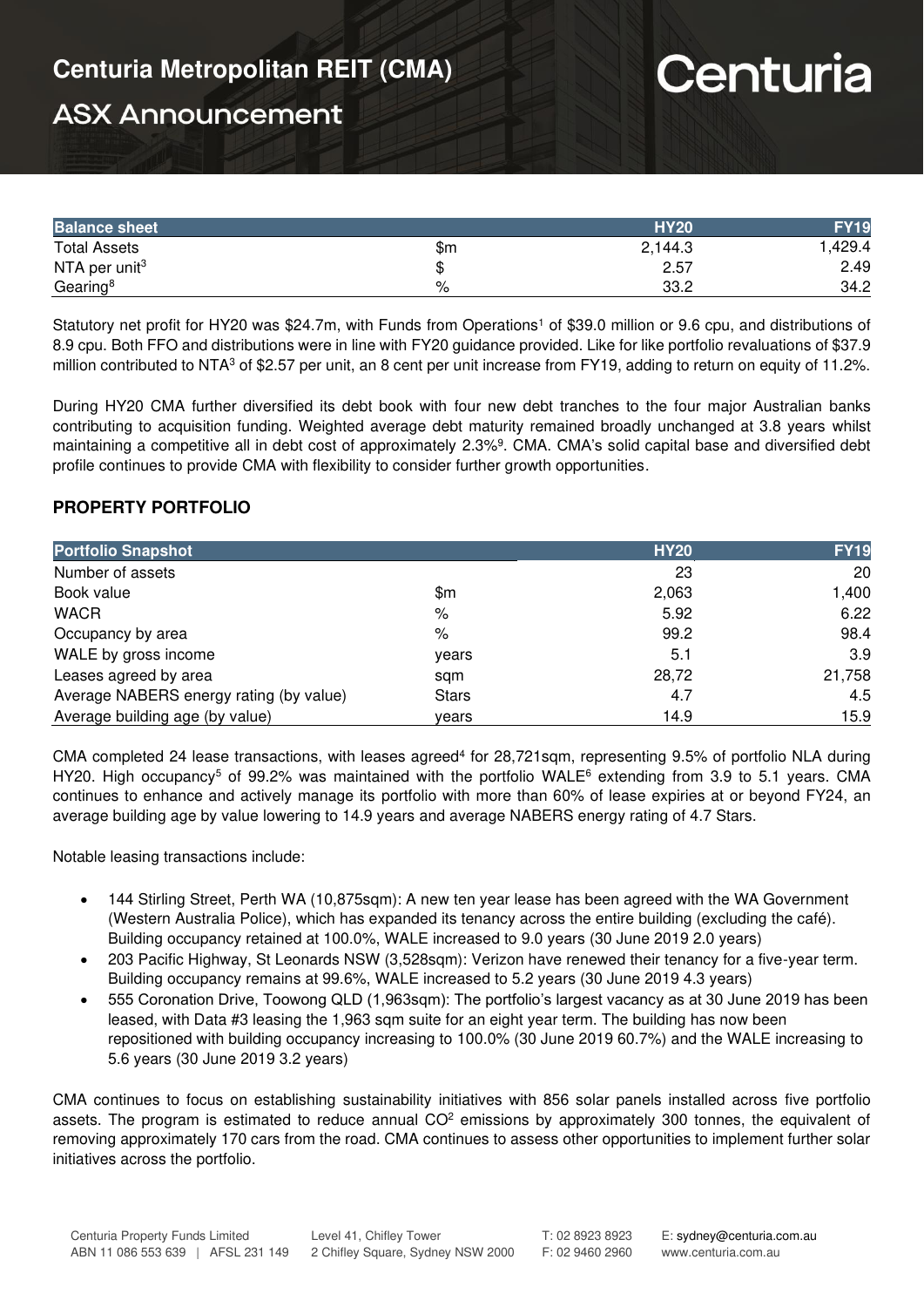# **Centuria Metropolitan REIT (CMA)**

## **ASX Announcement**

# Centuria

The overall like for like revaluation gain during HY20 was \$37.9m. Significant revaluation gains that occurred during HY20 included 144 Stirling Street, Perth, which incurred a \$9.5 million or 17.4% increase predominantly due to the 10,875sqm renewal to the WA Government for 10 years, and 555 Coronation Drive, Toowong which incurred a \$4.5 million or 15.5% increase due to the strong leasing outcomes achieved. CMA's weighted average capitalisation rate reduced to 5.92% as at 31 December 2019.

Grant Nichols commented, "Centuria continues to be a hands-on, proactive manager across the CMA portfolio, enhancing assets and creating value for both tenants and investors. CMA's team continues to focus on addressing upcoming expiries, retaining high occupancy and identifying opportunities to improve the portfolio WALE. During the period, the team continued to enhance the portfolio's income streams, with Federal government departments now representing CMA's largest tenant at 13.3%. When combined with state government departments, the portfolio's total government exposure increases to over 24.5% of portfolio income."

## **CAPITAL TRANSACTIONS**

During HY20, \$636.5 million<sup>10</sup> of transactions were executed, with interests in the three high quality, prime grade office assets noted below acquired, at an average yield of 5.6%, with 100% occupancy and average WALE of 8.0 years.

- 8 Central Avenue, South Eveleigh NSW (50%) \$191 million
- William Square 235 William Street, Northbridge WA (100%) \$189.5 million
- Nishi, 2 Phillip Law Street, Canberra ACT (100%) \$256 million

In December 2019, CMA announced that 483-517 Kingsford Smith Drive, Hamilton, QLD was no longer being marketed for sale due to the portfolio's reduced geographic weighting to QLD.

Grant Nichols commented, "CMA has selectively identified acquisition opportunities that enhance the overall quality of the portfolio, improve diversification within major Australian office markets, and introduce new government, ASX listed and multinational tenants, which further improve and diversify the portfolio's income streams. We continue to assess select transaction opportunities that will complement the fund's strategy and further improve the portfolio."

## **SUMMARY & OUTLOOK**

Grant Nichols commented, "the outlook for Australian office markets remain solid, with ongoing investment demand supported by the low or falling vacancy rates evident in most major office markets, coupled with a shift to lower interest rates throughout 2019 increasing the relative attractiveness of commercial office property."

"Across the CMA portfolio we continue to generate reasonable levels of tenant demand, as tenants continue to seek opportunities to be located in quality, affordable office buildings that are generally located within close proximity to retail amenity and transport infrastructure."

CMA re-iterates its FY20 FFO<sup>1</sup> guidance of 19.0 cents per unit, with distribution guidance of 17.8 cents per unit, payable in equal quarterly instalments.

### **HY20 RESULTS PRESENTATION**

An investor/analyst briefing webcast will be held on Wednesday, 5 February 2020 at 9:30am (AEDT). Investors and analysts can access the webcast by using the following link [CMA HY20 Results Webcast.](https://edge.media-server.com/mmc/p/ydffscq4) An investor presentation and the HY20 financial report will be released to the ASX prior to the webcast on Wednesday, 5 February 2020.

This announcement was authorised to be given to the ASX by Anna Kovarik, Company Secretary.